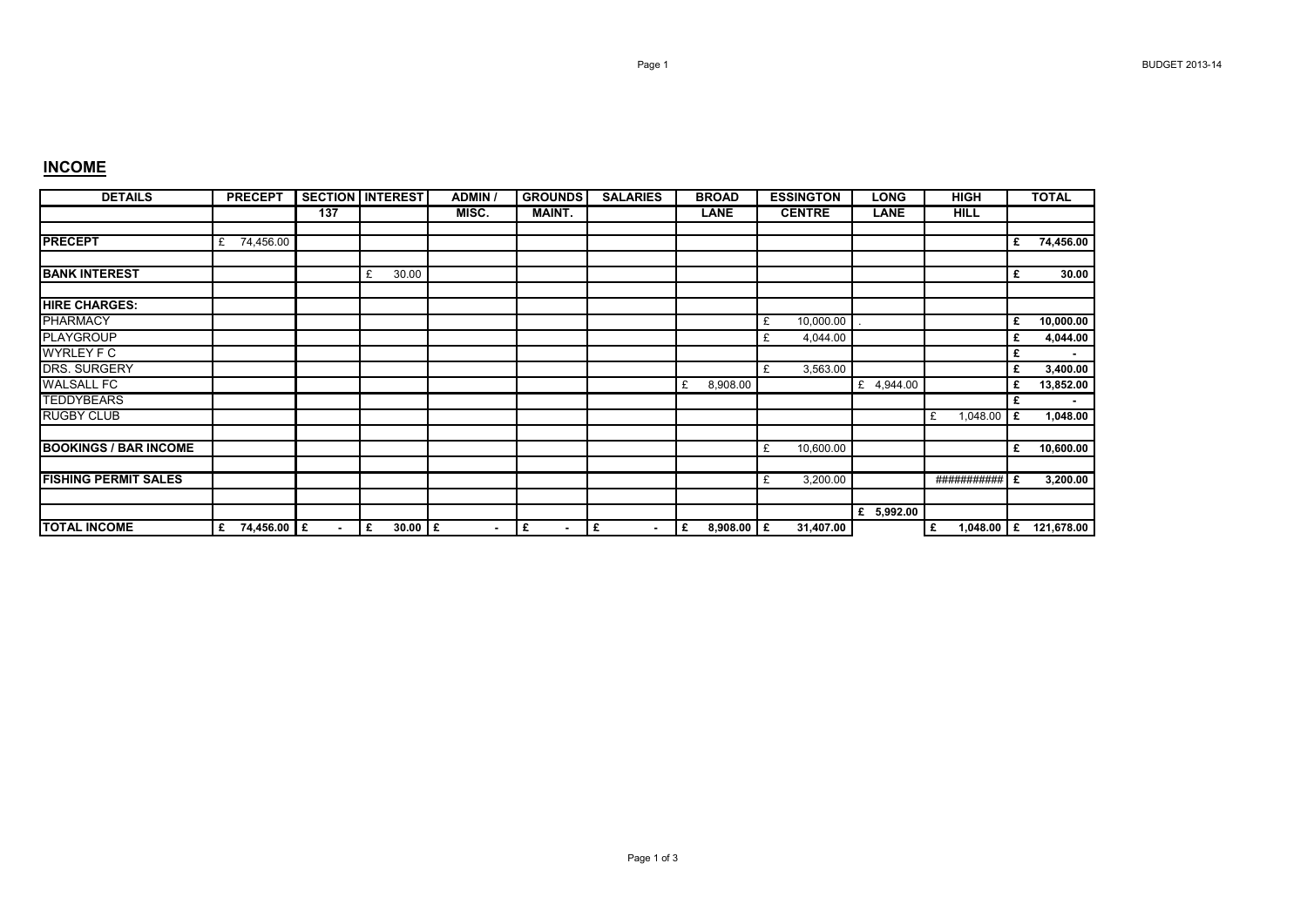## **EXPENDITURE**

|                                        |                |               |                         |   |                |                          |                 |             |              |                                   |                       |             | <b>LONG</b>  |             |   |               |
|----------------------------------------|----------------|---------------|-------------------------|---|----------------|--------------------------|-----------------|-------------|--------------|-----------------------------------|-----------------------|-------------|--------------|-------------|---|---------------|
| <b>DETAILS</b>                         | <b>PRECEPT</b> |               | <b>SECTION INTEREST</b> |   | <b>ADMIN</b> / | <b>GROUNDS</b>           | <b>SALARIES</b> |             | <b>BROAD</b> | <b>ESSINGTON</b><br><b>CENTRE</b> |                       | <b>LANE</b> |              | <b>HIGH</b> |   | <b>TOTAL</b>  |
|                                        |                | 137           |                         |   | MISC.          | <b>MAINT.</b>            |                 |             | <b>LANE</b>  |                                   |                       |             | <b>HILL</b>  |             |   |               |
| <b>SALARIES:</b>                       |                |               |                         |   |                |                          |                 |             |              |                                   |                       |             |              |             |   |               |
| CLERK(Inc NI & Pension Contrib)        |                |               |                         |   |                |                          | £               | 25,957.00   |              |                                   |                       |             |              |             |   | £ 25,957.00   |
| ECC (Inc NI contributions)             |                |               |                         |   |                |                          | £               | 5,724.00    |              |                                   |                       |             |              |             | £ | 5,724.00      |
| ECC (Odd jobs)                         |                |               |                         |   |                |                          | £               | 6.000.00    |              |                                   |                       |             |              |             | £ | 6,000.00      |
|                                        |                |               |                         |   |                |                          |                 |             |              |                                   |                       |             | £ 2,000.00   |             |   |               |
| <b>RATES</b>                           |                |               |                         |   |                |                          |                 |             |              | £                                 | 7,100.00              |             |              |             | £ | 7,100.00      |
| <b>UTILITIES</b>                       |                |               |                         |   |                |                          |                 |             |              |                                   |                       |             |              |             |   |               |
| <b>GAS</b>                             |                |               |                         |   |                |                          |                 |             |              | £                                 | 6,850.00   £ 5,900.00 |             |              |             | £ | 12,750.00     |
| <b>ELECTRICITY</b>                     |                |               |                         |   |                |                          |                 |             |              | £                                 | 8,000.00              | E           | 385.00       |             | £ | 8,385.00      |
| <b>WATER</b>                           |                |               |                         |   |                |                          |                 |             |              | £                                 | 1,500.00              |             |              |             | £ | 1,500.00      |
| <b>TELEPHONE/INTERNET</b>              |                |               |                         |   |                |                          |                 |             |              | £                                 | 800.00                |             |              |             | £ | 800.00        |
| <b>ADMINISTRATION:</b>                 |                |               |                         |   |                |                          |                 |             |              |                                   |                       |             |              |             |   |               |
| <b>MAGAZINE AD</b>                     |                |               |                         | £ | 200.00         |                          |                 |             |              |                                   |                       |             |              |             | £ | 200.00        |
| MEMBERSHIPS / DONATIONS                |                | £1,000.00     |                         | £ | 650.00         |                          |                 |             |              |                                   |                       |             |              |             | £ | 1,650.00      |
| PETTY CASH                             |                |               |                         | £ | 1,200.00       |                          |                 |             |              |                                   |                       |             |              |             | £ | 1,200.00      |
| <b>INSURANCE</b>                       |                |               |                         | £ | 6.102.00       |                          |                 |             |              |                                   |                       |             |              |             | £ | 6.102.00      |
| <b>CHAIRMANS ALLOWANCE</b>             |                |               |                         | £ | 400.00         |                          |                 |             |              |                                   |                       |             |              |             | £ | 400.00        |
| <b>CIVIC SUNDAY</b>                    |                |               |                         | £ | 2.500.00       |                          |                 |             |              |                                   |                       |             |              |             | £ | 2,500.00      |
| <b>AUDIT FEE</b>                       |                |               |                         | £ | 1,000.00       |                          |                 |             |              |                                   |                       |             |              |             | £ | 1,000.00      |
| REFUSE / SANITARY EQUIPMENT            |                |               |                         | £ | 2,500.00       |                          |                 |             |              |                                   |                       |             |              |             | £ | 2,500.00      |
| <b>CLEANING MATERIALS</b>              |                |               |                         | £ | 250.00         |                          |                 |             |              |                                   |                       |             |              |             | £ | 250.00        |
| <b>BAILIFFS &amp; OTHER HONORARIUM</b> |                |               |                         | £ | 900.00         |                          |                 |             |              |                                   |                       |             |              |             | £ | 900.00        |
| <b>ELECTION CONTINGENCY</b>            |                |               |                         | £ | 1,000.00       |                          |                 |             |              |                                   |                       |             |              |             | £ | 1,000.00      |
| <b>MISCELLANEOUS ITEMS</b>             |                |               |                         | £ | 3.500.00       |                          |                 |             |              |                                   |                       |             |              |             | £ | 3.500.00      |
| <b>TRAINING</b>                        |                |               |                         | £ | 300.00         |                          |                 |             |              |                                   |                       |             |              |             | £ | 300.00        |
| <b>GROUNDS MAINTENANCE</b>             |                |               |                         |   |                | £ 3,500.00               |                 |             |              |                                   |                       |             |              |             | £ | 3,500.00      |
| <b>BUILDING MAINTENANCE</b>            |                |               |                         |   |                |                          |                 |             |              | £                                 | 2,000.00              |             | £ 1,000.00   |             | £ | 2,000.00      |
|                                        |                |               |                         |   |                |                          |                 |             |              |                                   |                       |             |              |             |   |               |
| <b>PHASE 6 REFURBISHMENT</b>           |                |               |                         |   |                |                          |                 |             |              | £                                 | 20,000.00             |             |              |             |   | £ $20,000.00$ |
|                                        |                |               |                         |   |                |                          |                 |             |              |                                   |                       |             | £ $9,285.00$ |             |   |               |
| <b>TOTAL EXPENDITURE</b>               | £<br>$\sim$    | £1,000.00   £ | $\sim$                  | £ |                | $20,502.00$ £ 3,500.00 £ |                 | 37,681.00 £ | $\sim$       | Ι£                                | 46.250.00             |             |              | £<br>$\sim$ |   | E 115,218.00  |